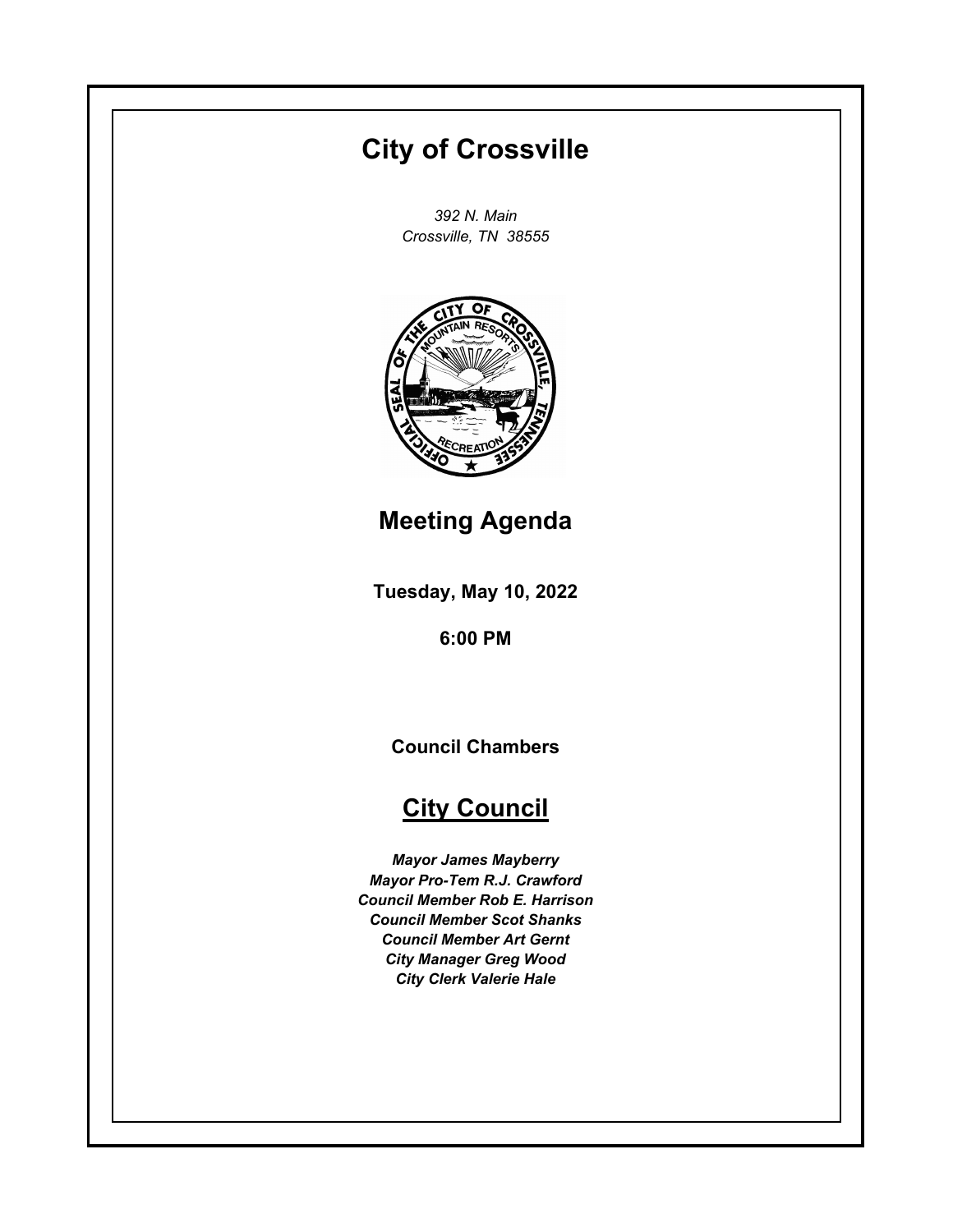#### **AUDIT COMMITTEE - 5:15 p.m.**

## **BEER BOARD - 5:45 p.m.**

**a.** Paparitos Southwest Grill *Sponsors:* City Clerk

**Attachments: [Location Map.pdf](http://Crossvilletn.legistar.com/gateway.aspx?M=F&ID=499562f1-ea95-44c1-ad17-ecb96cc60a72.pdf)** 

[Paparito App](http://Crossvilletn.legistar.com/gateway.aspx?M=F&ID=c83b26ec-69e7-47ad-af9c-5f63eb03e527.pdf) [Paparito Ad](http://Crossvilletn.legistar.com/gateway.aspx?M=F&ID=9d396341-9f91-486b-bef8-49227a7cab63.pdf)

**b.** Cumberland County Playhouse Attachments: [CCP App](http://Crossvilletn.legistar.com/gateway.aspx?M=F&ID=b369136a-da7b-4644-a6f5-e8de418b4323.pdf) [CCP Ad](http://Crossvilletn.legistar.com/gateway.aspx?M=F&ID=cb9d17b2-a02b-4fc0-962c-56160743cdd9.pdf) [Location Map](http://Crossvilletn.legistar.com/gateway.aspx?M=F&ID=442df13f-f93b-4da6-933b-485c7b34ad4c.pdf)

#### **PUBLIC HEARING - 5:50 p.m.**

**a. Proposed Capital Improvement Plan 2022-2031** 

*Sponsors:* Finance Department *Attachments:* [2022 CIP Public Hearing](http://Crossvilletn.legistar.com/gateway.aspx?M=F&ID=e94c2cce-7b5a-4714-9861-c447eb5f68e0.pdf)

#### **REGULAR MEETING - 6:00 p.m.**

**Call to Order**

# **Roll Call**

- **1. Proclamations/Presentations-NONE**
- **2. Public Comment**
- **3. Appointments**
- **a. a. Crossville Housing Authority**

*Sponsors:* James Mayberry *Attachments:* [C'ville Housing](http://Crossvilletn.legistar.com/gateway.aspx?M=F&ID=0cc7d415-f334-47f4-afd4-94e0ee3015d2.pdf)

# **4. Chamber of Commerce Report**

## **5. Consent Agenda**

**a. Approval of minutes (04/12, 04/21, 05/03)**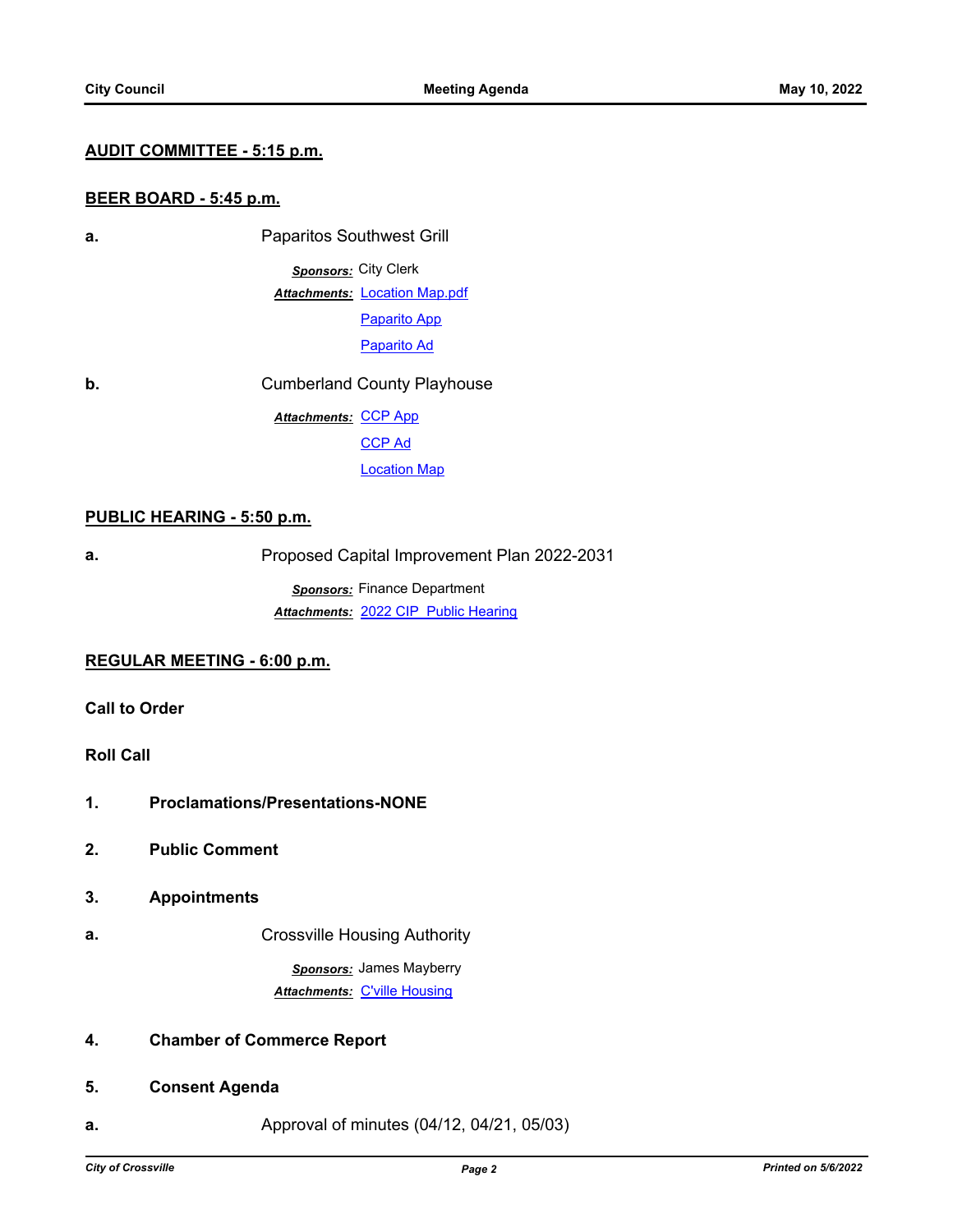|    | <b>Sponsors: City Clerk</b>                                                           |
|----|---------------------------------------------------------------------------------------|
|    | Attachments: 04122022 Min                                                             |
|    | 042122 Min                                                                            |
|    | 5032022 Min                                                                           |
|    | <b>Ordinances on Third Reading</b>                                                    |
| b. | Ordinance amending FY21-22 regarding purchase of a Utility Maintenance<br>truck       |
|    | <b>Sponsors:</b> W/S Maintenance                                                      |
|    | <b>Attachments: Sales Quotation</b>                                                   |
|    | <b>State of TN, Central Procurement Office</b>                                        |
|    | <b>Disposal Form</b>                                                                  |
| c. | Ordinance amending FY21-22 budget for non-budgeted items                              |
|    | Sponsors: Finance Department                                                          |
|    | Attachments: 21-22 Non-Budgeted Items                                                 |
| d. | Ordinance amending FY21-22 budget for Three Star grant                                |
|    | <b>Sponsors:</b> Engineering Department and Tim Begley                                |
|    | <b>Attachments: Fee Proposal Ped Bridge over Little Obed River</b>                    |
|    | 21-22 Three Star                                                                      |
|    | <b>Additional Consent Items</b>                                                       |
| е. | Adoption of the 2022-2031 Capital Improvement Program                                 |
|    | Sponsors: City Manager and Finance Department                                         |
|    | <b>Attachments: 2022 A Full Draft CIP</b>                                             |
| f. | Approval of Certificate of Compliance for Buc-ee's                                    |
|    | Sponsors: City Clerk                                                                  |
|    | <b>Attachments: Buc-ee's Request</b>                                                  |
|    | compliance_form_Buc-ee's                                                              |
| g. | Approval of temporary street closing for Boo on Main                                  |
|    | Sponsors: City Clerk                                                                  |
|    | <b>Attachments: Boo On Main Request</b>                                               |
|    | Boo on Main2022                                                                       |
| h. | Approval of temporary street closings for Memorial Day ceremonies on<br><b>May 30</b> |
|    | <b>Sponsors:</b> Street Department and City Clerk                                     |
|    | <b>Attachments: Memorial Day Layout (Road Closure)</b>                                |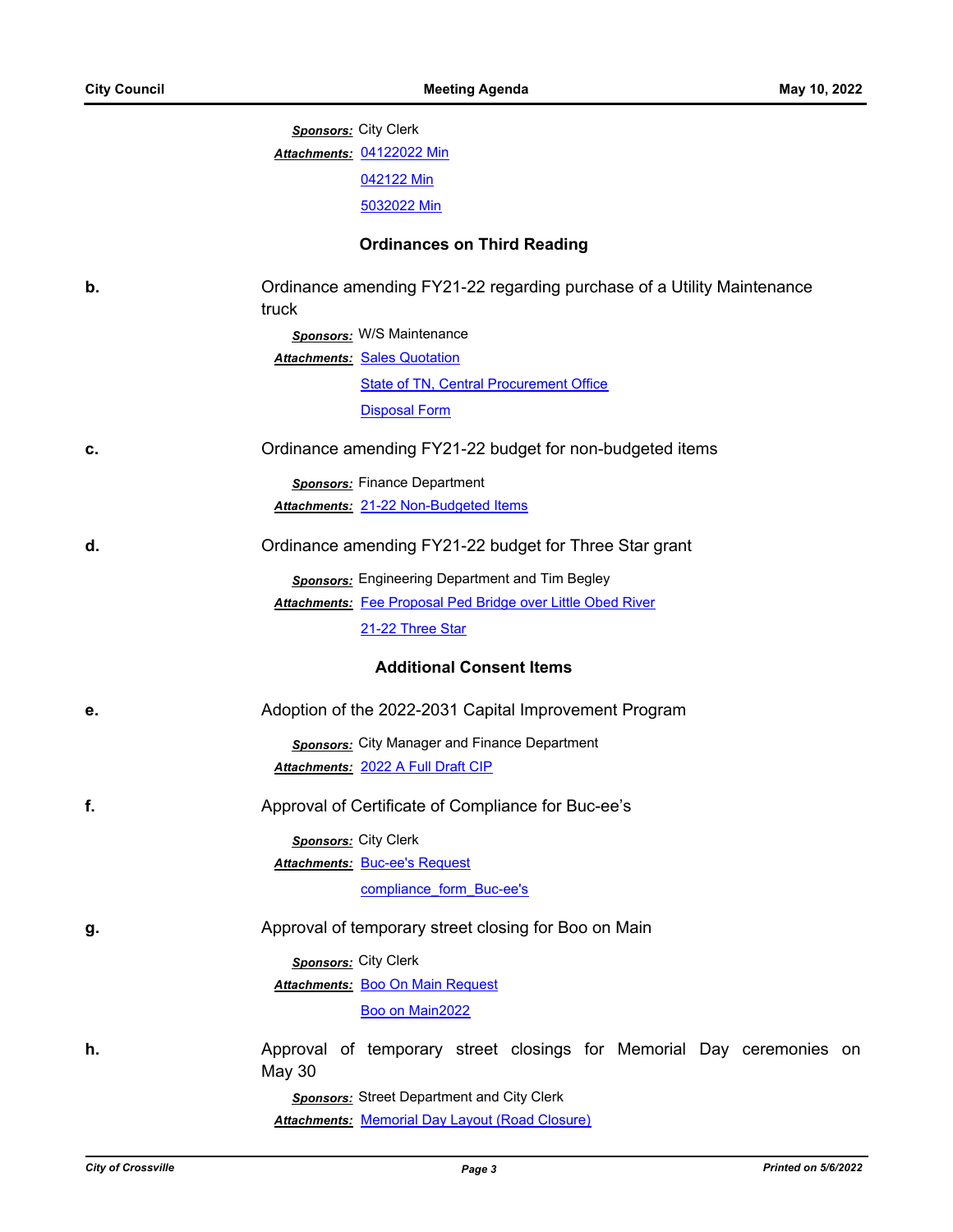[Memorial Day Closed Road Map.pdf](http://Crossvilletn.legistar.com/gateway.aspx?M=F&ID=2d29991f-90d3-41c2-8017-f41cf5e1d8cb.pdf)

| i. | Approval of grant contract with TDOT Aeronautics to extend Airport Layout<br>Plan<br><b>Attachments: ALP Extension Contract</b> |
|----|---------------------------------------------------------------------------------------------------------------------------------|
| j. | Approval of grant application to the Department of Justice for grant money<br>to purchase police vests<br>Sponsors: City Clerk  |
| k. | Approval of grant contract for Obstruction Clearing Runway 8 and 26                                                             |
|    | Attachments: Crossville AERO-22-243-01-1                                                                                        |
|    | <b>Bids/Purchases</b>                                                                                                           |
| I. | Approval of purchase for Police Interview Room Camera System                                                                    |
|    | Attachments: Estimate_2047_from_CreekSide_Consulting_Team                                                                       |
| m. | Asphalt Delivered (Hot Mix) FY22-23                                                                                             |
|    | Sponsors: Street Department                                                                                                     |
|    | <b>Attachments: 1584 Asphalt delivered (hot mix)</b>                                                                            |
| n. | Asphalt Picked Up FY22-23                                                                                                       |
|    | <b>Sponsors:</b> Street Department                                                                                              |
|    | Attachments: 1585 Asphalt picked up                                                                                             |
| о. | <b>Bulk Coarse Salt FY22-23</b>                                                                                                 |
|    | Sponsors: Street Department                                                                                                     |
|    | Attachments: 1586 Bulk Coarse Salt                                                                                              |
| p. | Cold Milling FY22-23                                                                                                            |
|    | <b>Sponsors:</b> Street Department                                                                                              |
|    | Attachments: 1587 Cold milling                                                                                                  |
| q. | Cold Mix FY22-23                                                                                                                |
|    | <b>Sponsors:</b> Street Department                                                                                              |
|    | <u>Attachments: 1588 Cold mix</u>                                                                                               |
| r. | Crushed Stone FY22-23                                                                                                           |
|    | <b>Sponsors:</b> Street Department                                                                                              |
|    | Attachments: 1589 Crushed stone                                                                                                 |
| s. | <b>Street Striping FY22-23</b>                                                                                                  |
|    | <b>Sponsors:</b> Street Department                                                                                              |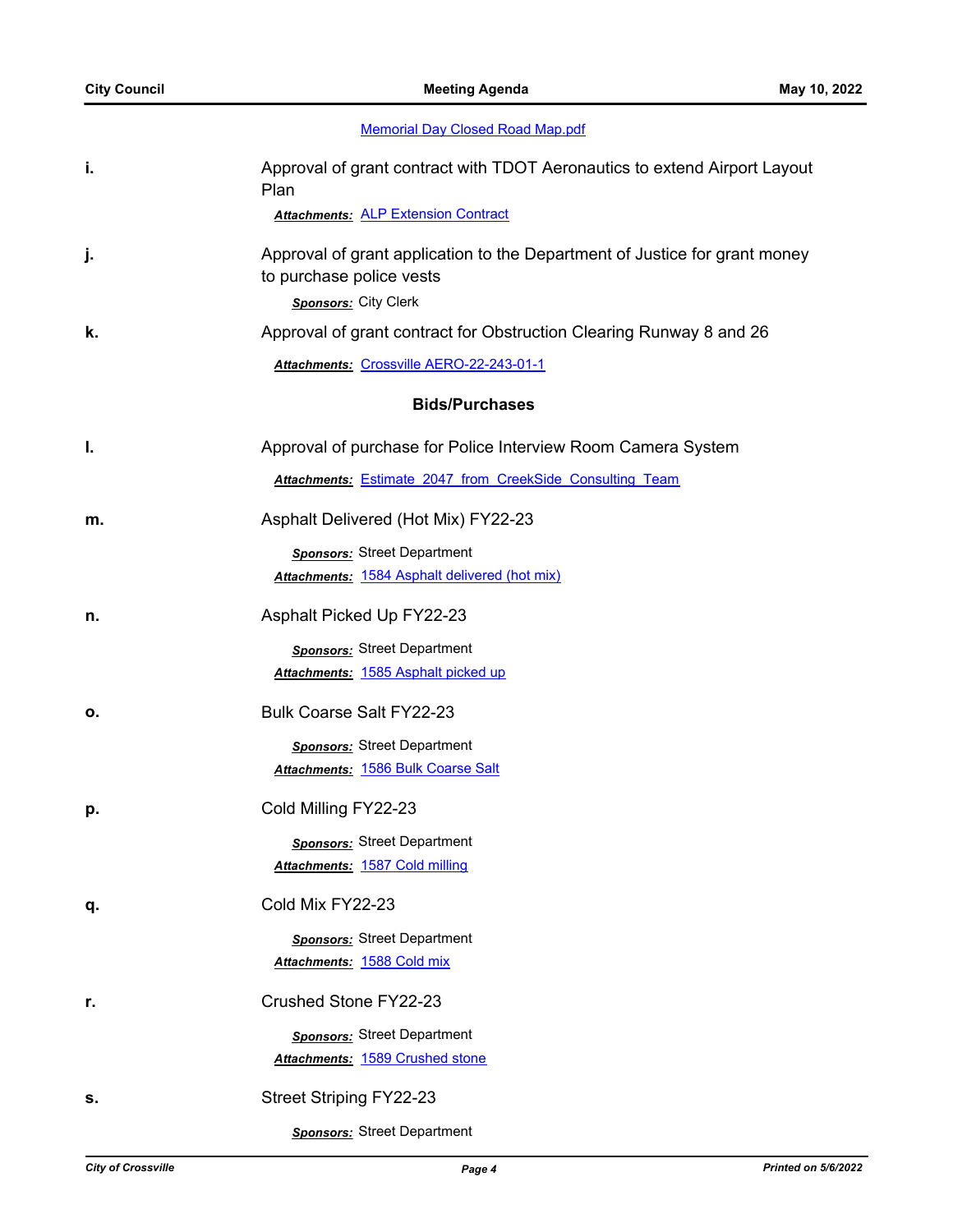|     | <b>Attachments: 1590 Street striping</b>           |
|-----|----------------------------------------------------|
| t.  | Tires and Installation FY22-23                     |
|     | <b>Sponsors:</b> Street Department                 |
|     | <b>Attachments: 1597 Tires and installation</b>    |
| u.  | <b>Medical Screenings FY22-23</b>                  |
|     | <b>Sponsors:</b> Human Resources                   |
|     | <b>Attachments: 1603 Medical screenings</b>        |
| v.  | Police Uniforms FY22-23                            |
|     | <b>Sponsors:</b> Police Department                 |
|     | <b>Attachments: 1599 Police Uniforms</b>           |
| w.  | Fire Uniforms FY22-23                              |
|     | Sponsors: Fire Department                          |
|     | <b>Attachments: 1600 Fire Uniforms</b>             |
| х.  | <b>Water Treatment Chemicals FY22-23</b>           |
|     | <b>Sponsors: Water Resources Department</b>        |
|     | <b>Attachments: 1594 Water treatment chemicals</b> |
| у.  | Pest Control FY22-23                               |
|     | <b>Sponsors:</b> City Clerk                        |
|     | <b>Attachments: 1598 Pest Control</b>              |
| z.  | Fertilizer FY22-23                                 |
|     | <b>Sponsors:</b> Parks and Recreation Department   |
|     | Attachments: 1595 Fertilizer                       |
| aa. | Grass seed FY 22-23                                |
|     | <b>Sponsors: Parks and Recreation Department</b>   |
|     | <b>Attachments: 1596 Grass Seed</b>                |
| bb. | <b>Itron AMR Accessories</b>                       |
|     | <b>Sponsors: W/S Maintenance</b>                   |
|     | <b>Attachments: 1593 Itron AMR</b>                 |
| CC. | Grinder Pumps FY22-23                              |
|     | Sponsors: W/S Maintenance                          |
|     | Attachments: 1592 Grinder pumps                    |